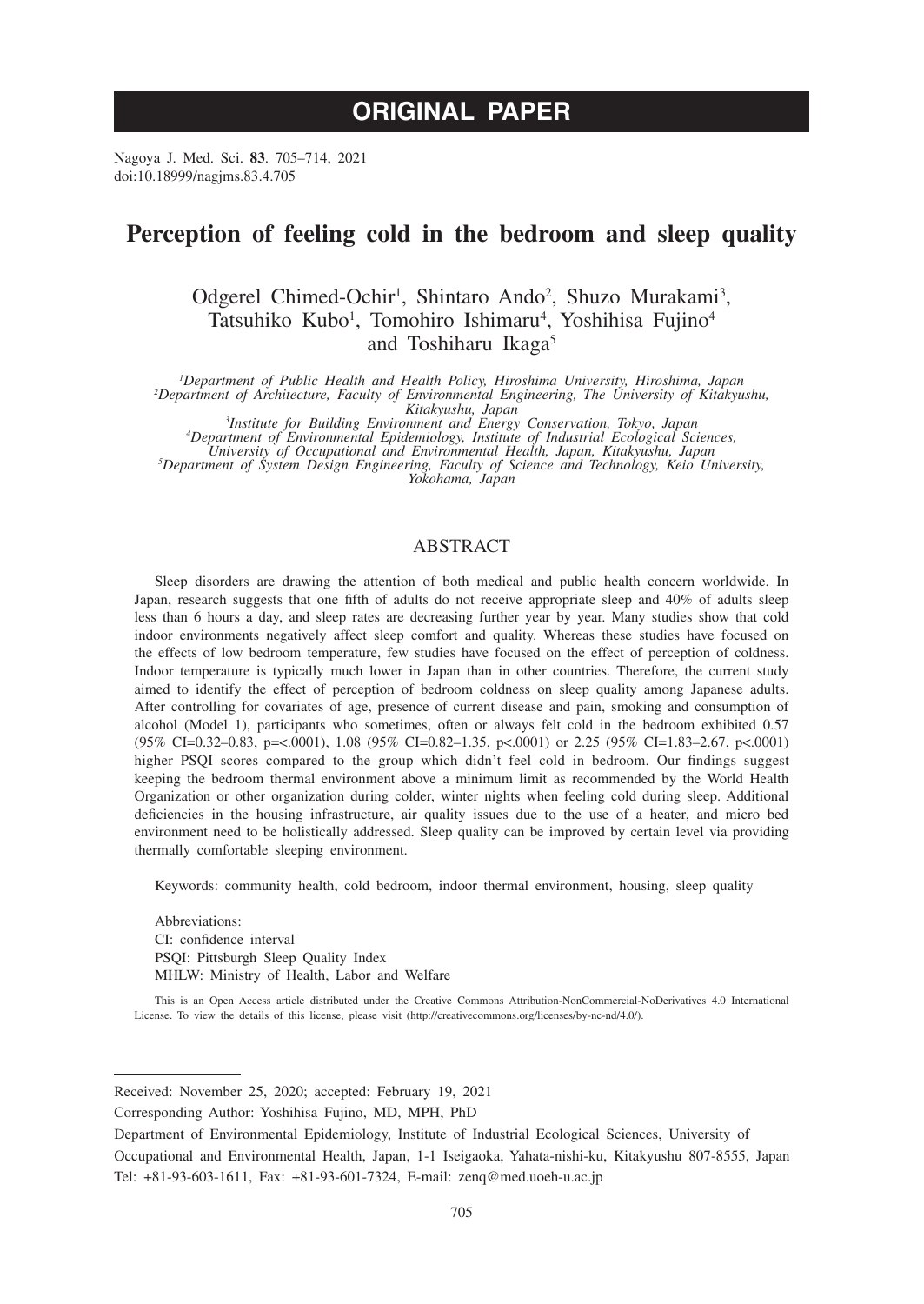## **INTRODUCTION**

Japan is unique about its residential indoor thermal environment. Central heating is less common compared to other developed countries, and the indoor temperature is typically lower in Japan than in other countries.<sup>1</sup> In most modern Japanese homes, each room is heated by its own wall-mounted heating unit. Approximately 39% of existing houses in Japan are uninsulated. Uniformly heating an entire house or apartment is considered wasteful; it is standard to heat the living room, but it is not common practice to heat the bedroom. According to a report from the Ministry of Land, Infrastructure, Transport and Tourism of Japan, the average room temperature in a Japanese house in winter is 17 $\degree$ C or less, and that of the bedroom is lower than 13 $\degree$ C.<sup>2</sup>

Research on thermal comfort in the sleeping environment suggests that thermal environment is one of the primary causes of sleep disturbance among many other factors such as physical states, mental states and bedding conditions.<sup>3-4</sup> Many studies show that cold indoor environments negatively affect sleep comfort and quality.<sup>4-6</sup> Whereas these studies have focused on the effects of low bedroom temperature,<sup>6</sup> few studies have focused on the effect of perception of coldness. No previous study has examined the relationship between the perception of cold and sleep quality in Japan.

Sleep disorders are drawing the attention of both medical and public health concern worldwide. They have been found to increase the risk of developing various diseases such as cardiovascular disease<sup>7</sup> and depression.<sup>8</sup> Sleep has even been linked to mistake rates during exertion and a greater risk of accidents.<sup>9</sup> In Japan, research suggests that one fifth of adults do not receive appropriate sleep,<sup>10</sup> 40% of adults sleep less than 6 hours a day, and sleep rates are decreasing further year by year.<sup>11</sup> Thus, government and other business entities have engaged with various sleep initiatives promoting an awareness of sleep disorders. However, little work has been done examining sleep environment and sleep quality. Therefore, the current study aimed to identify the effect of perception of bedroom coldness on sleep quality among Japanese adults.

## MATERIALS AND METHODS

#### *Subjects*

The Ministry of Land, Infrastructure, Transport and Tourism of Japan funded the Smart Wellness Housing project which aimed to quantitatively evaluate the impact of housing condition on residents' health between November and March from 2014 through 2017 all over Japan. With the collaboration of retrofitting companies, we recruited 3,289 participants who were willing to retrofit their houses and visited to the retrofitting companies for consultation across all 47 prefectures of Japan during November 2015 and March 2016. At each residence, both husband and wife were invited to answer paper-based questionnaires. All participants are expected to be re-questioned after retrofitting; however, we only used the data of baseline survey. In the current study, all participants also were questioned about their demographic, socio-economic status, housing conditions and sleeping quality in accordance with Pittsburgh Sleep Quality Index (PSQI), quality of life in accordance with Short form-8 (SF-8) and GHQ-12, diet, pain, presence of diseases. In the current study, we only extracted the data of PSQI, information on bedroom thermal environment and socio-economic factors to suffice the aim of the study.

The study was conducted in accordance with the principles of the Declaration of Helsinki and approved by the ethical committee of the Hattori Clinic Institutional Review Board. All participants gave their informed consent for participating in the study. More details of the project can be found at http://www.umin.ac.jp/ctr/index.htm. (UMIN Clinical Trials Registry, Trial No.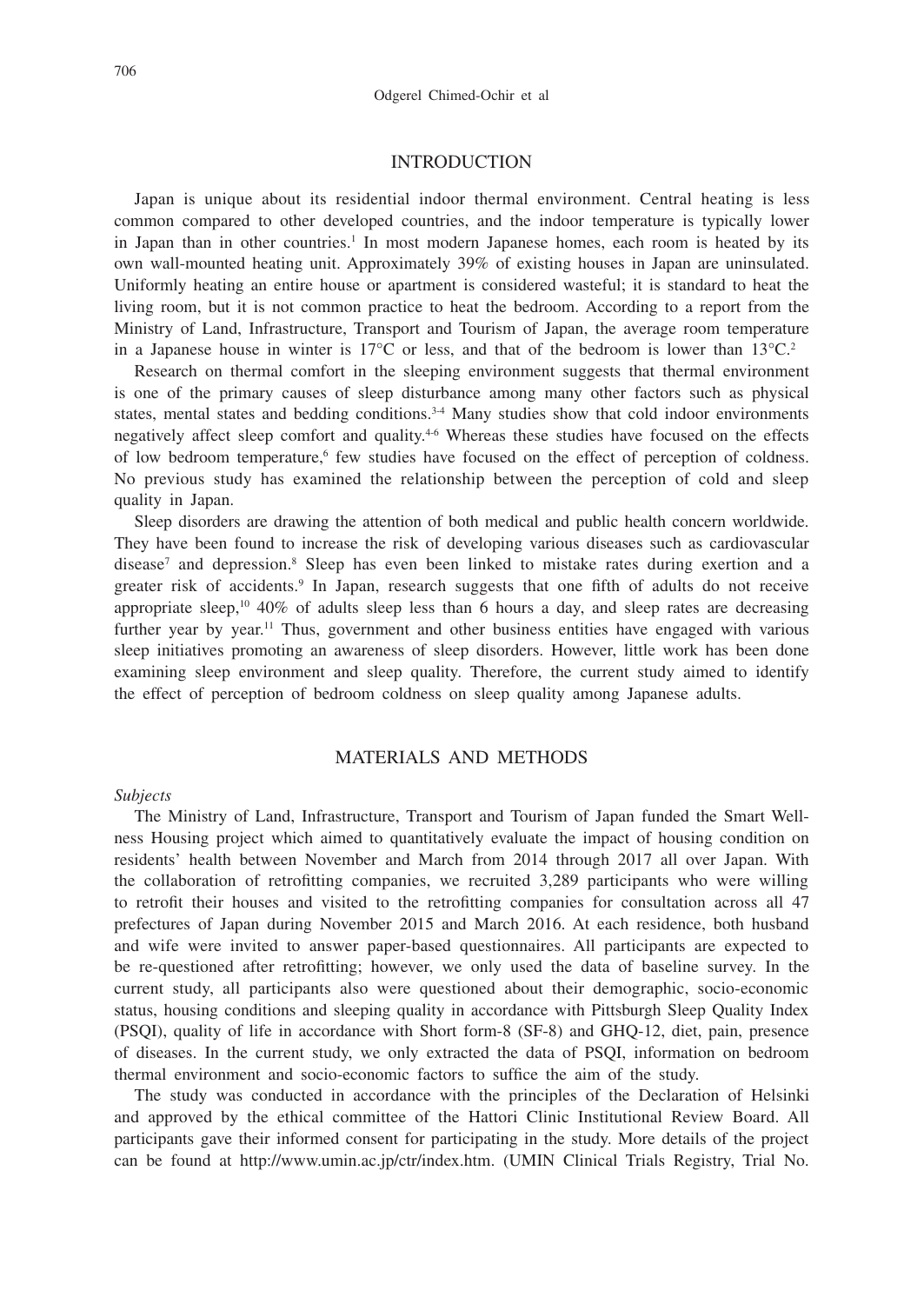#### UMIN000030601.)

#### *Measurements*

**Sleep quality.** We used the Japanese version of the PSQI questionnaire which was translated by Doi et al in 1998 and has been widely used among the Japanese population since then.12 This is an instrument to measure the quality and patterns of sleep in the older adult. This tool differentiates "poor" from "good" sleep by measuring seven domains: subjective sleep quality, sleep latency, sleep duration, habitual sleep efficiency, sleep disturbances, use of sleep medication, and daytime dysfunction over the last month. Mean PSQI values were calculated based on participants' self-assessment of these seven areas of sleep.13 Scoring of the answers is based on a 0 to 3 scale, whereby 3 reflects the negative extreme on the Likert Scale. A global sum of "5" or greater indicates a "poor" sleeper.

**Thermal environment.** The Health Maintenance Promoting Housing Research Council and its consortium, established under the Ministry of Land, Infrastructure, Transport and Tourism of Japan, developed the Comprehensive Assessment System for Built Environment Efficiency (CASBEE) Housing checklist to assess the health of residents within the Smart Wellness Housing project. This checklist has six health elements including thermal environment, acoustic environment, lighting environment, hygiene, safety and security for 8 distinctive rooms/places in the home.<sup>14</sup> In the current study, we focused on the impact of bedroom thermal environment including feeling coldness, and a dry nose or throat in the bedroom.

#### *Statistical analysis*

The participants were classified into four groups based on their frequency of perceiving thermal problems in the bedroom (never, sometimes, often and always experiencing problems) to study the relationship between thermal problems and sleep quality. We also compared sleep quality between "heater-users in the bedroom" and "non-user" group. Accordingly, descriptive statistics were calculated with respect to demographic indicators and other variables (sex, gender, education, income etc). Mean PSQI was calculated for each demographic indicator and component of thermal environment. Linear regression was used to identify the relationship between the perceived level of thermal problems and PSQI. Linear regression modeling was conducted by adjusting i) without any variables (univariate), ii) age, smoking and alcohol-drinking habits, presence of disease and pain, and (Model 1) iii) usage of heater in the bedroom along with variables of ii) (Model 2); and an adjusted parameter estimates were calculated. A Chi square test was carried out to check association between perception of thermal comfort and usage of heater in bedroom. Significance was set at the 5% level ( $p<0.05$ ). SAS Version 9.4 was used to analyze the data.

#### RESULTS

We sent the questionnaire to 3,289 participants and the response rate was 70 %. We excluded those who did not answer all areas of the PSQI questionnaire because it is not possible to calculate the overall PSQI if one area is missing. In addition, participants who failed to answer questions on thermal comfort or heater usage were excluded from the analysis. Upon exclusion, a total of 2,193 participants were analyzed in the current study.

The demographic characteristics of the study participants are presented in Table 1. The mean age was 52.6±14.1; 47.4% were men and 52.6% were women. The majority of participants were either high school (38.7%) or technical college graduates (26.0%) and 29.5% obtained either a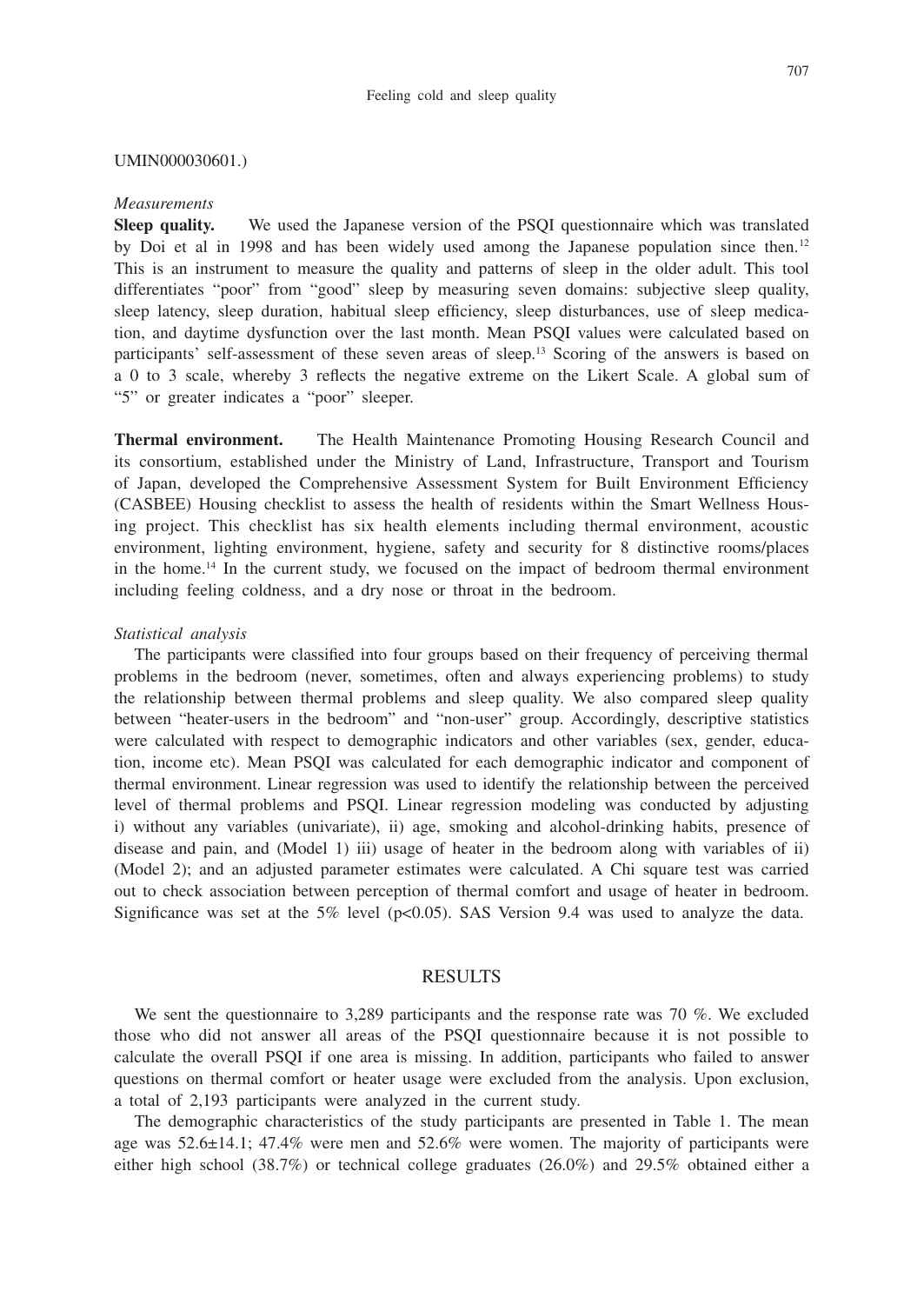bachelor's or higher degree. With regard to income, the majority of participants (73.4%) earned from 2 to 9 million Japanese Yen (approx. 19,000–85,000 USD) per year. More than 80% of participants were married. The mean PSQI score was 4.96±2.54 among all participants. The highest (5.70±3.02) and lowest (4.48±1.97) PSQI score were attributed to divorced/widowed people and those who had the highest annual income, respectively. More than 90% of participants were either current or past smokers and almost one-third (27.1%) reported to drink alcohol every day. Half (49.8%) and almost half (40.5%) of participants had pain and any type of diseases during the study period, respectively.

| Demographic Indicators       | # (or Mean) | $%$ (or SD) | Mean PSQI | SD     |
|------------------------------|-------------|-------------|-----------|--------|
| Age <sup>1</sup>             | 52.6        | (14.1)      | 4.96      | (2.54) |
| Sex <sup>2</sup>             |             |             |           |        |
| Male                         | 1039        | (47.4)      | 4.77      | (2.43) |
| Female                       | 1154        | (52.6)      | 5.13      | (2.63) |
| Education <sup>2)</sup>      |             |             |           |        |
| Junior-high school           | 122         | (5.8)       | 5.31      | (3.15) |
| High school                  | 819         | (38.7)      | 4.95      | (2.55) |
| Technical college            | 550         | (26.0)      | 5.06      | (2.5)  |
| University or over           | 624         | (29.5)      | 4.80      | (2.4)  |
| Income $(annual)^2$          |             |             |           |        |
| Up to 2 million JPY          | 95          | (9.5)       | 5.52      | (3.19) |
| 2-5 million JPY              | 403         | (40.5)      | 5.00      | (2.46) |
| 5-9 million JPY              | 328         | (32.9)      | 4.70      | (2.33) |
| Over 9 million JPY           | 170         | (17.1)      | 4.48      | (1.97) |
| Marital status <sup>2)</sup> |             |             |           |        |
| Married                      | 1790        | (82.1)      | 4.89      | (2.47) |
| Single                       | 244         | (11.2)      | 5.03      | (2.66) |
| Divorced/Widowed             | 145         | (6.7)       | 5.70      | (3.02) |
| Smoking status <sup>3)</sup> |             |             |           |        |
| Current smoker               | 339         | (16.4)      | 4.90      | (2.55) |
| Past smoker                  | 1562        | (75.7)      | 4.92      | (2.5)  |
| Never smoked before          | 164         | (7.9)       | 5.08      | (2.68) |
| Alcohol consumption          |             |             |           |        |
| Everyday                     | 589         | (27.1)      | 4.73      | (2.39) |
| Sometimes                    | 640         | (29.4)      | 4.94      | (2.39) |
| Not drinking                 | 947         | (43.5)      | 5.10      | (2.69) |
| Presence of pain             |             |             |           |        |
| Yes                          | 1082        | (49.8)      | 5.37      | (2.65) |
| N <sub>o</sub>               | 1091        | (50.2)      | 4.55      | (2.36) |
| Presence of diseases         |             |             |           |        |
| Yes                          | 626         | (40.5)      | 5.30      | (2.74) |
| No                           | 918         | (59.5)      | 4.62      | (2.28) |

**Table 1** Demographic characteristics of study participants and mean PSQI

<sup>1)</sup> Shown as mean and SD

2) Shown as number and percentage

<sup>3)</sup> Current smoker: Had smoked 100 or more cigarettes during entire life or had smoked during last 6 months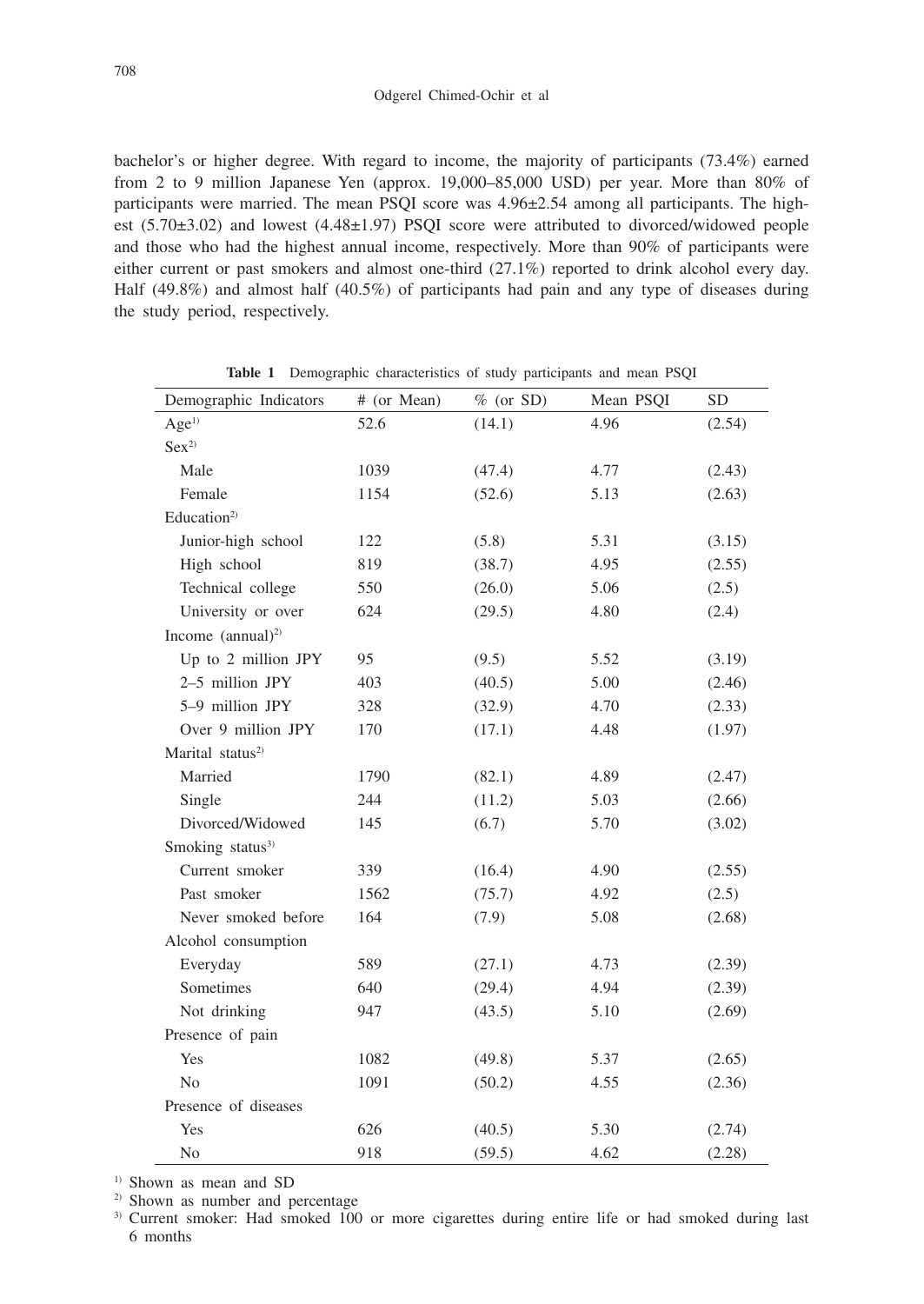The descriptive statistics for estimated PSQI in relation to the bedroom thermal environment are in Table 2. The majority of participants reported feeling cold (66.9%) and dry nose and throat (81.3%) in the bedroom. More than 70% of participants didn't use any type of heater in the bedroom. Those who felt cold and experienced a dry nose and throat more frequently in the bedroom showed higher PSQI score.

Also presented in Table 2 is the relationship between PSQI and perception of bedroom thermal environment and heater usage. We ran three separate models as described in the Methods section. By the univariate model, participants who sometimes, often or always felt cold in the bedroom exhibited 0.61 (95% CI=0.36–0.86, p=<.0001), 1.14 (95% CI=0.88–1.41, p<.0001) or 2.38 (95%  $CI=1.96-2.79$ ,  $p<.0001$ ) higher PSOI scores compared to the group which didn't feel cold in bedroom. After controlling for covariates of age, presence of current disease and pain, smoking and consumption of alcohol (Model 1), participants who sometimes, often or always felt cold in the bedroom exhibited 0.57 (95% CI=0.32–0.83, p=<.0001), 1.08 (95% CI=0.82–1.35, p<.0001) or 2.25 ( $95\%$  CI=1.83–2.67, p<.0001) higher PSQI scores compared to the group which didn't feel cold in bedroom.

Compared to those who didn't use a heater in bedroom, those who used a heater had significantly higher PSQI scores. This result pattern was consistent for Model 1 and Model 2 (Table 2).

|                                        |                | Subjects    | <b>PSQI</b> | Univariate                          | Model $11$                   | Model $2^{2}$                |
|----------------------------------------|----------------|-------------|-------------|-------------------------------------|------------------------------|------------------------------|
|                                        |                | $n(\%)$     | $M$ (SD)    | PE (95% CI)                         | PE (95% CI)                  | PE (95% CI)                  |
| Feeling coldness in bedroom            |                |             |             |                                     |                              |                              |
|                                        | Not at all     | 726 (33.1)  | 4.3 $(2.3)$ | Reference                           |                              |                              |
|                                        | Sometimes      | 725(33.1)   | 4.9(2.4)    | $0.61$ $(0.36-0.86)^{***}$          | $0.57$ $(0.32-0.83)$ ***     | $0.57$ $(0.32 - 0.82)^{***}$ |
|                                        | Often          | 579 (26.4)  | 5.4(2.6)    | $1.14 (0.36 - 0.86)^{***}$          | $1.08$ $(0.82-1.35)$ ***     | $1.07$ $(0.80-1.34)$ ***     |
|                                        | Always         | 163(7.4)    | 6.7(2.9)    | $2.38$ $(1.96-2.79)$ <sup>***</sup> | $2.25$ $(1.83 - 2.67)^{***}$ | $2.23$ $(1.81 - 2.65)^{***}$ |
| Feeling dry nose and throat in bedroom |                |             |             |                                     |                              |                              |
|                                        | Not at all     | 410 (18.7)  | 4.2(2.4)    | Reference                           |                              |                              |
|                                        | Sometimes      | 521 (23.8)  | 4.7(2.5)    | $0.46$ $(0.14 - 0.78)^{**}$         | $0.40(0.09-0.72)$ *          | $0.40(0.08-0.72)^{*}$        |
|                                        | Often          | 918 (41.9)  | 5.1(2.4)    | $0.95$ $(0.66-1.24)$ ***            | $0.90 (0.60 - 1.19)^{***}$   | $0.89$ $(0.60-1.18)$ ***     |
|                                        | Always         | 344 (15.7)  | 5.9(2.7)    | $1.68$ $(1.32-2.03)$ ***            | $1.60$ $(1.24-1.97)$ ***     | $1.59$ $(1.22-1.95)$ ***     |
| Using heater in bedroom                |                |             |             |                                     |                              |                              |
|                                        | Yes            | 1571 (71.8) | 4.9 $(2.5)$ | Reference                           |                              |                              |
|                                        | N <sub>0</sub> | 622 (28.2)  | 5.2(2.6)    | $0.34$ $(0.10-0.57)$ **             | $0.29$ $(0.06-0.52)$ **      | NA                           |
|                                        |                |             |             |                                     |                              |                              |

**Table 2** Descriptive statistics of PSQI by thermal comfort and relation between PSQI and thermal comfort

\*\*\*p<0.001, \*\*p<0.01, \*p <0.05

PSQI: Pittsburgh Sleep Quality Index

SD: standard deviation

PE: parameter estimates

CI: confidence interval

<sup>1)</sup> Adjusted with presence of pain, disease, age, smoking, and alcohol.

2) Further adjusted with using heater in the bedroom.

Table 3 shows the association between perception of thermal comfort and heater usage in the bedroom. A significant association was found between heater usage and perception of coldness

M: mean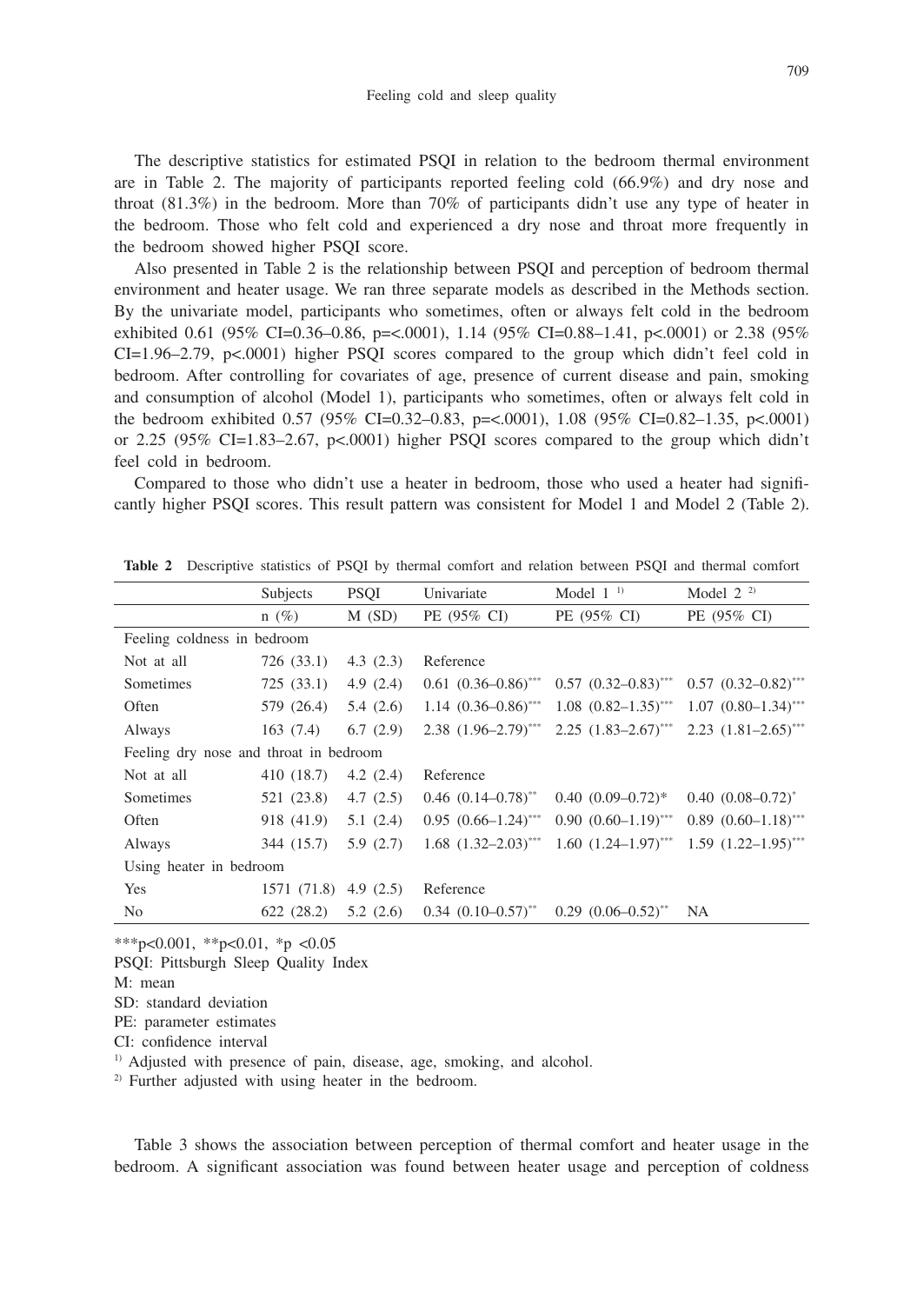$(p=0.0257)$  and throat and nose dryness  $(p=0.0388)$  in the bedroom. By looking at cell chi-square, those who use a heater in bedroom tend not to feel cold but always feel a dry nose and throat.

|                                        | Using heater in bedroom |       | Not using heater in bedroom |           |       |               |         |
|----------------------------------------|-------------------------|-------|-----------------------------|-----------|-------|---------------|---------|
|                                        | Frequency               | %     | Cell $\chi$ 2               | Frequency | $\%$  | Cell $\chi$ 2 | P value |
| Feeling coldness in bedroom            |                         |       |                             |           |       |               |         |
| Not at all                             | 182                     | 8.3   | 2.78                        | 544       | 24.81 | 1.10          | 0.0257  |
| Sometimes                              | 202                     | 9.21  | 0.06                        | 523       | 23.85 | 0.03          |         |
| Often                                  | 183                     | 8.34  | 2.15                        | 396       | 18.06 | 0.85          |         |
| Always                                 | 55                      | 2.51  | 1.66                        | 108       | 4.92  | 0.66          |         |
| Feeling dry nose and throat in bedroom |                         |       |                             |           |       |               |         |
| Not at all                             | 104                     | 4.74  | 1.30                        | 306       | 13.95 | 0.51          | 0.0388  |
| Sometimes                              | 137                     | 6.25  | 0.79                        | 384       | 17.51 | 0.31          |         |
| Often                                  | 264                     | 12.04 | 0.05                        | 654       | 29.82 | 0.02          |         |
| Always                                 | 117                     | 5.34  | 3.87                        | 227       | 10.35 | 1.53          |         |

**Table 3** Association between perception of thermal comfort and usage of heater

## DISCUSSION

Our study on the impact of perception of bedroom thermal environment on sleep quality found out that compared to those who didn't feel cold in the bedroom, participants who felt cold had significantly higher PSQI scores indicating poor sleep quality. The result was very consistent for both non-adjusted and adjusted models which may reflect that people's perception of coldness is a significant contributor to sleep quality regardless of their demographic background and heater usage.

Several researchers and organizations recommend a minimum air temperature in the bedroom. For example, the World Health Organization recommends a minimum air temperature of 18°C for bedrooms<sup>15</sup> and the European standard<sup>16</sup> recommends a minimum temperature of  $20^{\circ}$ C for heating in living spaces including bedrooms. Pan et al predicted the thermal neutral temperature to be 18.5 $^{\circ}$ C, but the subjects had better sleep quality at a much higher temperature of 23 $^{\circ}$ C in winter.17 Some people feel comfortable sleeping in a warmer environment while others prefer a cooler bedroom because thermal sensation varies person to person, and therefore affect a subject's whole-body thermal comfort and sleep quality.<sup>18</sup> Consequently, it is quite complicated to define the ideal bedroom temperature for good quality of sleep and no widely accepted explicit bedroom temperature has been established.19 Bedroom thermal sensation and ideal temperature is likely to be further complicated due to differences in local climates, use of bedding systems and sleeping habits worldwide.<sup>20,21</sup>

Thus, we strongly recommend that a bedroom temperature should be properly controlled to one's own comfort along with improving the bed microclimate to avoid feeling cold either at bedtime or during sleep regardless of recommended room temperature.

To date, whereas several studies have examined the impact of low bedroom temperature on sleep quality,<sup>6</sup> research on the perception of cold and its relationship with sleep quality is limited. Research on bedroom thermal environment reports that sleeping in cold environments significantly affects the sleep quality in naked subjects, although this negative effect could be reduced by the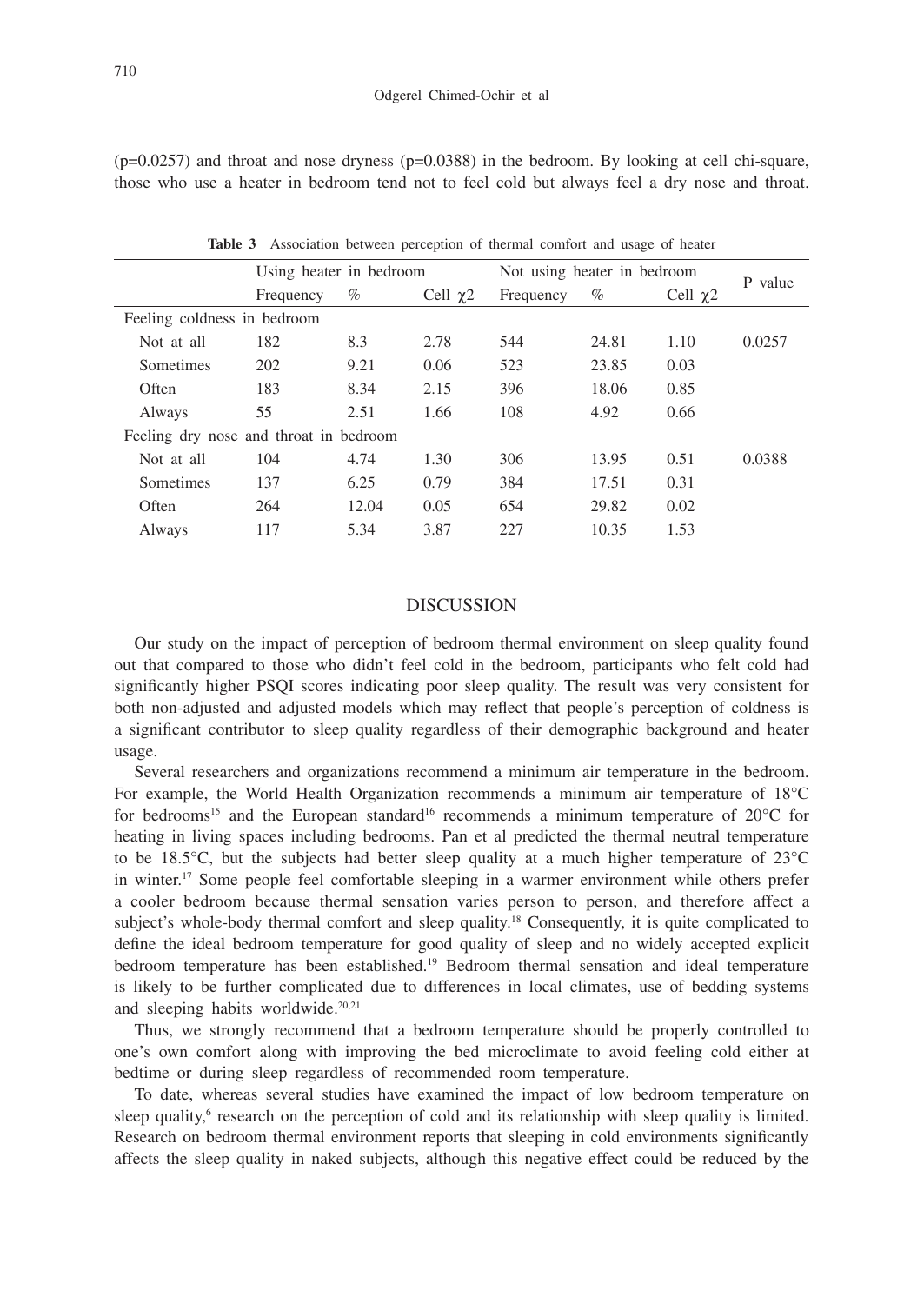use of bed coverings and clothing.<sup>22,23</sup> In reality, people don't sleep naked and without bed coverings, especially in a cold bedroom. Several other studies confirm that sleeping within a range of 13–20°C will not affect sleep quality when a blanket is used.<sup>4</sup> Similarly, without increasing room temperature, a thermally comfortable sleeping environment can be created and sleep quality can be maintained in cold bedrooms<sup>24,25</sup> by improving micro-bed factors such as mattress, covering, sleep wear and percentage of coverage, and the total insulation of the bedding system.<sup>26</sup>

While there are extensive studies emphasizing that sleep quality may be maintained in a cold bedroom, we should not ignore the available evidence from laboratory and clinical studies on the negative effects of cold air inhalation. Cold air can cause pathophysiological responses (eg, vasoconstriction in the respiratory tract mucosa and suppression of immune responses) that increase the susceptibility to infections.<sup>27</sup> Cold air inhalation was found to significantly affect the autonomic cardiac response without affecting sleep quality.<sup>4</sup> Thus, the entire sleep system, which includes the bedding ensemble and sleepwear, should be considered holistically along with the ambient conditions.

In Japan, it is standard practice to heat only the living room, rather than heating the entire apartment or house, as seen in Europe and America. It is not common to heat the bedroom in Japan. As a result, average bedroom temperatures are much lower in Japan. A nationwide survey in 2014 evaluating the winter heating situation reported that bedroom temperatures are lower than 14.4 throughout all prefectures in Japan except Hokkaido, where central heating systems are common, and Okinawa, which is the warmest prefecture in Japan.<sup>28</sup> "Warming up at bedtime" in the Japanese culture means to sleep wearing warm nightwear and covering up with a thick blanket. This behavior would seem to support sleep quality under cold conditions. Indeed, about 50% of elderly Japanese use two to six layers of sleepwear and three to five layers of bed covers.29 Wearing too many layers in bed may also disrupt sleep comfort. This, again, suggests that a holistic approach is needed to maintain good and comfortable sleep by considering the micro bed climate and sleepwear along with the bedroom temperature.

The cold indoor temperatures are often a consequence of a dwelling's structural deficiencies, including a lack of insulation and airtightness, and lack of heating. In addition, countries with mild winters often have homes characterized by poor domestic thermal efficiency that are harder to heat than well insulated houses in more extreme climates.15 This is the case in Japan. As of 2017, 39% of all Japanese houses were estimated to be uninsulated.1 Therefore, retrofitted insulation may help to improve mitigate the effect of cold housing in Japan.

Our current study showed that heater use in the bedroom was associated with poorer sleep. We predicted the opposite because we believed that people are unlikely to feel cold when a heater is used and thus have better sleep quality. We suggest two possible explanations. First, Japanese people may only turn on a heater when they feel cold, and not constantly to keep the bedroom warm. Therefore, study participants might have been disturbed by coldness during the night, which made people wake up and turn on a heater. Second, people who use a heater in the bedroom usually set their bedroom temperature based on their pre-sleep state. Thus, participants who felt cold before sleeping could have set comparatively higher temperature which in turn disrupted the sleep during later stage of sleep. Therefore, in case of studying the effect of heated room on sleep quality, it is suggested to set a standard bedroom temperature, as recommended by the World Health Organization or other organization before sleeping.

Our study showed that those who felt dry nose and throat in the bedroom experienced poorer sleep quality. Supplying fresh air to the head and face of sleeping people could be used as a potential ventilation principle for sleeping people. However, bedrooms are poorly ventilated in winter time because opening a window makes the room much colder. In addition, some type of heaters creates carbon emission and almost all types of heaters pull moisture from the air.<sup>30</sup> Long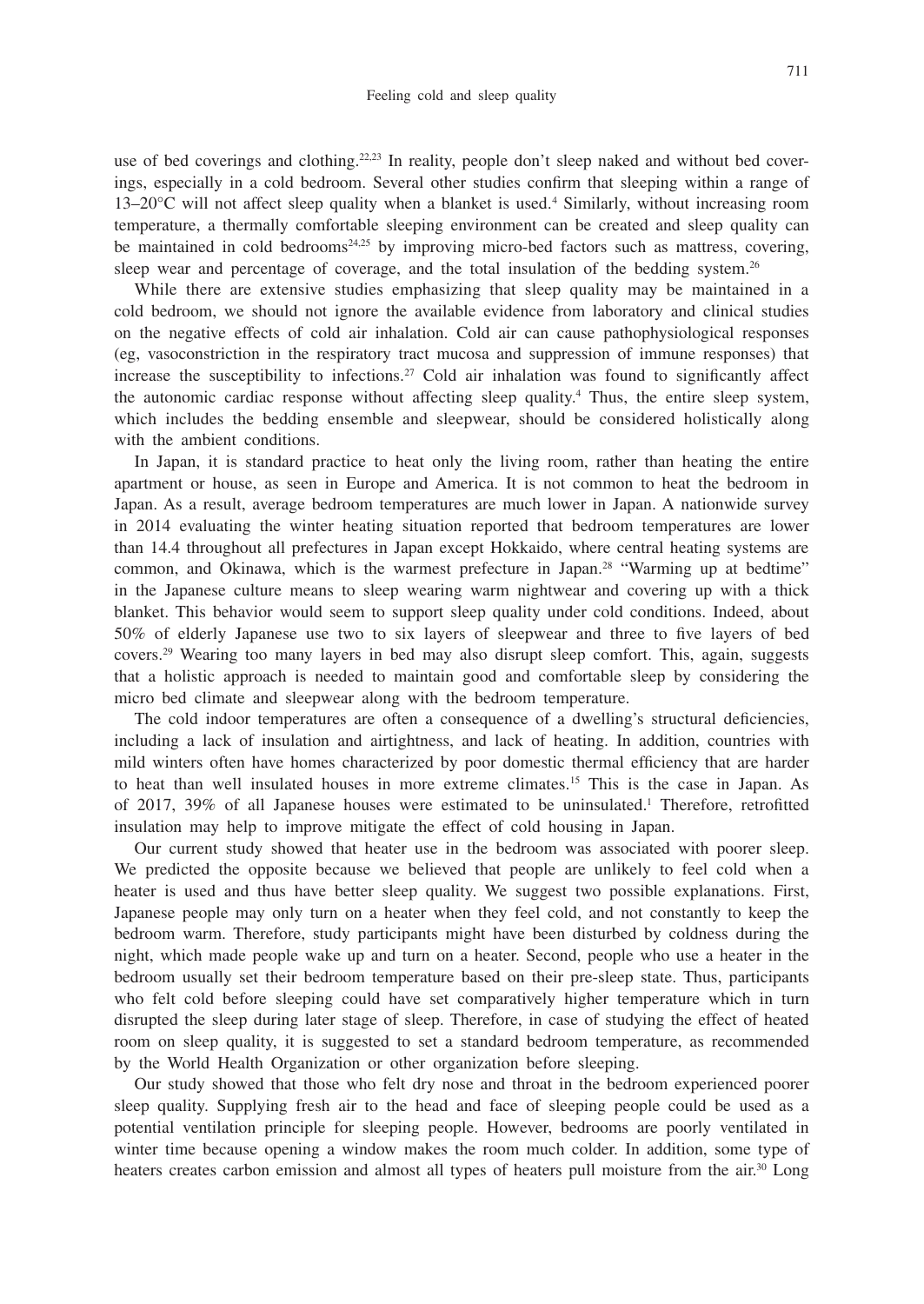use of forced air heating systems, and both electric and gas heaters cause substantial dryness and deters people from using these kinds of heaters. Our study showed that those who use a heater in the bedroom tend not to feel cold but frequently experience a dry nose and throat. This may deserve more studies on a holistic approach of cost efficient and health-friendly heating systems along with good ventilation. Thus, sleep quality can be improved by certain increment via providing thermally comfortable sleeping environment.

The current study has two notable strengths. First, more than half of family involved in the current study had annual income over 4 million Japanese Yen (approximately 38,000 USD) which is higher than median annual family income in Japan.<sup>31</sup> In addition, all families included in the study were those who contacted to retrofitting companies for their renovation of their houses and were able to pay the expenses, therefore, the study population is likely to be quite homogeneous in terms of their socioeconomic status, which should have reduced the confounding effects related to socioeconomic factors (eg, poverty level). Second, this survey covered all 47 prefectures of Japan, thus, sampling bias is significantly reduced in terms of regional variation.

Our assessment is all subjective. In the present study, we did not measure the participants' room temperature, but rather questioned their perception of feeling. This could be considered a limitation of the current study. We were unable to examine whether increasing or decreasing room temperature could change the sleep quality, nor can we offer a recommended temperature that appears to support good health.

#### **CONCLUSION**

The current study adds important information to the growing body of evidence that proper thermal environment contributes to people's quality of sleep. Our findings suggest keeping the bedroom thermal environment above a minimum limit as recommended by the World Health Organization or other organization during colder, winter nights when feeling cold during sleep. However, consistent heating in the bedroom may not be a sufficient measurement. Additional deficiencies in the housing infrastructure, air quality issues due to the use of a heater, and micro bed environment need to be holistically addressed. Sleep quality can be improved by certain level via providing thermally comfortable sleeping environment.

## ACKNOWLEDGMENTS

This study was partly supported by the Ministry of Land, Infrastructure, Transport and Tourism as part of the Model Project for Promotion of SWH and a JSPS KAKENHI (Grant Numbers JP17H06151)

#### CONFLICT OF INTEREST

T.Ikaga. has received research grants (significant) from Tokyo Gas Co., Ltd., Osaka Gas Co., Ltd., HyAS & Co. Inc., Fuyo Home Co. Ltd., Asahi Kasei Homes Corp., OM Solar Co. Inc., Kajima Corp., Shimizu Corp., Nice Corp., Japan Gas Association and Japan Sustainable Building Consortium. M.S. has received nonrestrictive research funds (significant) from Taiyo Nippon Sanso Corp. Y.F. reports grants and personal fees from Saibugas Co.,Ltd. outside the submitted work.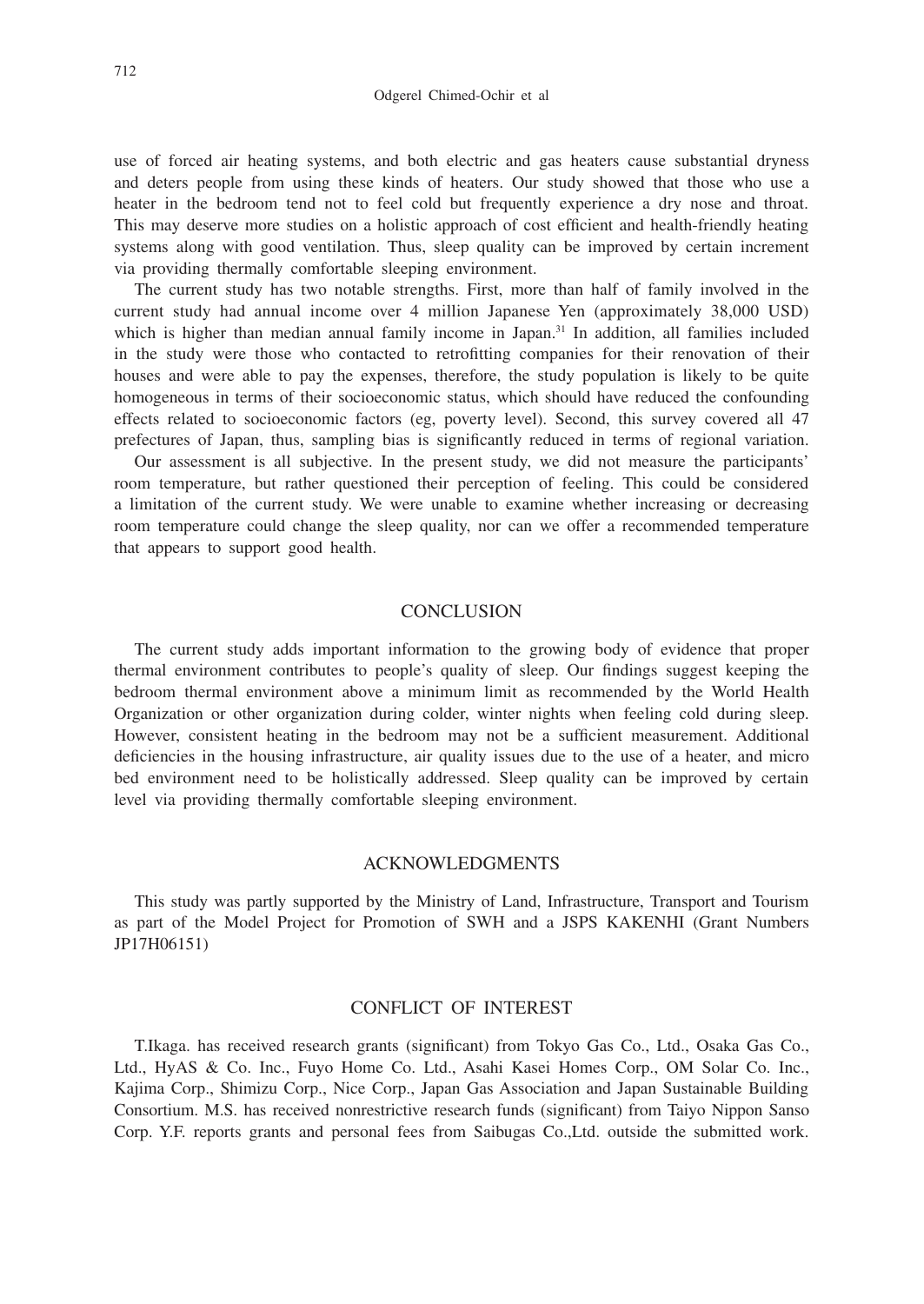#### **REFERENCES**

- 1 Ministry of Land, Infrastructure, Transport and Tourism (MLITT). The present condition of existing housing stock [in Japanese]. http://www.mlit.go.jp/common/001105108.pdf. Published 2018. Accessed February 1, 2021.
- 2 Ikaga T. Smart wellness house project: Thermal insulation of housing and impact on residents' health [in Japanese]. *IBEC*. 2018;39(1):13–18.
- 3 Zhang B, Wing YK. Sex differences in insomnia: a meta-analysis. *Sleep*. 2006;29(1):85–93. doi:10.1093/ sleep/29.1.85.
- 4 Okamoto-Mizuno K, Mizuno K. Effects of thermal environment on sleep and circadian rhythm. *J Physiol Anthropol*. 2012;31(1):14. doi:10.1186/1880-6805-31-14.
- 5 Lan L, Pan L, Lian Z, Huang H, Lin Y. Experimental study on thermal comfort of sleeping people at different air temperatures. *Build Environ*. 2014;73:24–31. doi:10.1016/j.buildenv.2013.11.024.
- 6 Lan L, Tsuzuki K, Liu Y, Lian Z. Thermal environment and sleep quality: A review. *Energy Build.* 2017;149:101–113. doi:10.1016/j.buildenv.2013.11.024.
- 7 Amagai Y, Ishikawa S, Gotoh T, Kayaba K, Nakamura Y, Kajii E. Sleep duration and incidence of cardiovascular events in a Japanese population: the Jichi Medical School cohort study. *J Epidemiol*. 2010;20(2):106–110. doi:10.2188/jea.je20090053.
- 8 Kaneita Y, Ohida T, Uchiyama M, et al. The relationship between depression and sleep disturbances: a Japanese nationwide general population survey. *J Clin Psychiatry*. 2006;67(2):196–203. doi:10.4088/jcp. v67n0204.
- 9 Katz DA, McHorney CA. The relationship between insomnia and health-related quality of life in patients with chronic illness. *J Fam Pract*. 2002;51(3):229–235.
- 10 MHLW. 2014 National Health and Nutrition Survey [in Japanese]. https://mezame-project.jp/reality/. Published 2017. Accessed February 1, 2021.
- 11 MHLW. 2015 National Health and Nutrition Survey Report Part 3: Results of Lifestyle Survey [in Japanese]. ttps://mezame-project.jp/reality/. Published 2015. Accessed February 1, 2021.
- 12 Doi Y, Minowa M, Uchiyama M, et al. Psychometric assessment of subjective sleep quality using the Japanese version of the Pittsburgh Sleep Quality Index (PSQI-J) in psychiatric disordered and control subjects. *Psychiatry Res*. 2000;97(2–3):165–172. doi:10.1016/s0165-1781(00)00232-8.
- 13 Carole Smyth. The Pittsburgh Sleep Quality Index (PSQI). The Hartford Institute for Geriatric Nursing, New York University, College of Nursing. https://cdn.wsna.org/assets/entry-assets/17/PSQI.pdf. Published 2007. Accessed February 1, 2021.
- 14 Japan Sustainable Building Consortium (JSBC). A Summary of Comprehensive Assessment System for Built Environment Efficiency Housing Health Checklist [in Japanese]. http://www.ibec.or.jp/CASBEE/casbee\_health/ files/pamphlet.pdf. Published 2011. Accessed February 1, 2021.
- 15 World Health Organization (WHO). *WHO Housing and Health Guidelines*. Geneva, Switzerland: WHO; 2018.
- 16 European Committee for Standardization. Indoor Environmental Input Parameters for Design and Assessment of Energy Performance of Buildings: Addressing Indoor Air Quality, Thermal Environment, Lighting and Acoustics. Technical report (EN15251). European Committee for Standardization. http://www.cres.gr/ greenbuilding/PDF/prend/set4/WI\_31\_Pre-FV\_version\_prEN\_15251\_Indoor\_Environment.pdf. Published 2006. Accessed February 1, 2021.
- 17 Pan L, Lian ZW, Lan L. Investigation of sleep quality under different temperatures based on subjective and physiological measurements. *HVAC&R Res*. 2012;18(5):1030–1043.
- 18 Zhang N, Cao B, Zhu Y. Indoor environment and sleep quality: A research based on online survey and field study. *Build Environ*. 2018;137:198–207. doi:10.1016/j.buildenv.2018.04.007.
- 19 Lan L, Lian ZW. Ten questions concerning thermal environment and sleep quality. *Build Environ*. 2016;99:252–259. doi.org/10.1016/j.buildenv.2016.01.017.
- 20 Buguet AC, Livingstone SD, Reed LD, Limmer RE. EEG patterns and body temperatures in man during sleep in arctic winter nights. *Int J Biometeorol*. 1976;20(1):61–69. doi:10.1007/BF01553173.
- 21 Djongyang N, Tchinda R., Njomo D. Estimation of some comfort parameters for sleeping environments in dry-tropical sub-Saharan Africa region. *Energ Convers Manag*. 2012;58:110–119. doi:10.1016/j.enconman.2012.01.012.
- 22 Tsuzuki K, Mori I, Sakoi T, Kurokawa Y. Effects of seasonal illumination and thermal environments on sleep in elderly men. *Build Environ*. 2015;88:82–88. doi:10.1016/j.buildenv.2014.10.001.
- 23 Leung C, Ge H. Sleep thermal comfort and the energy saving potential due to reduced indoor operative